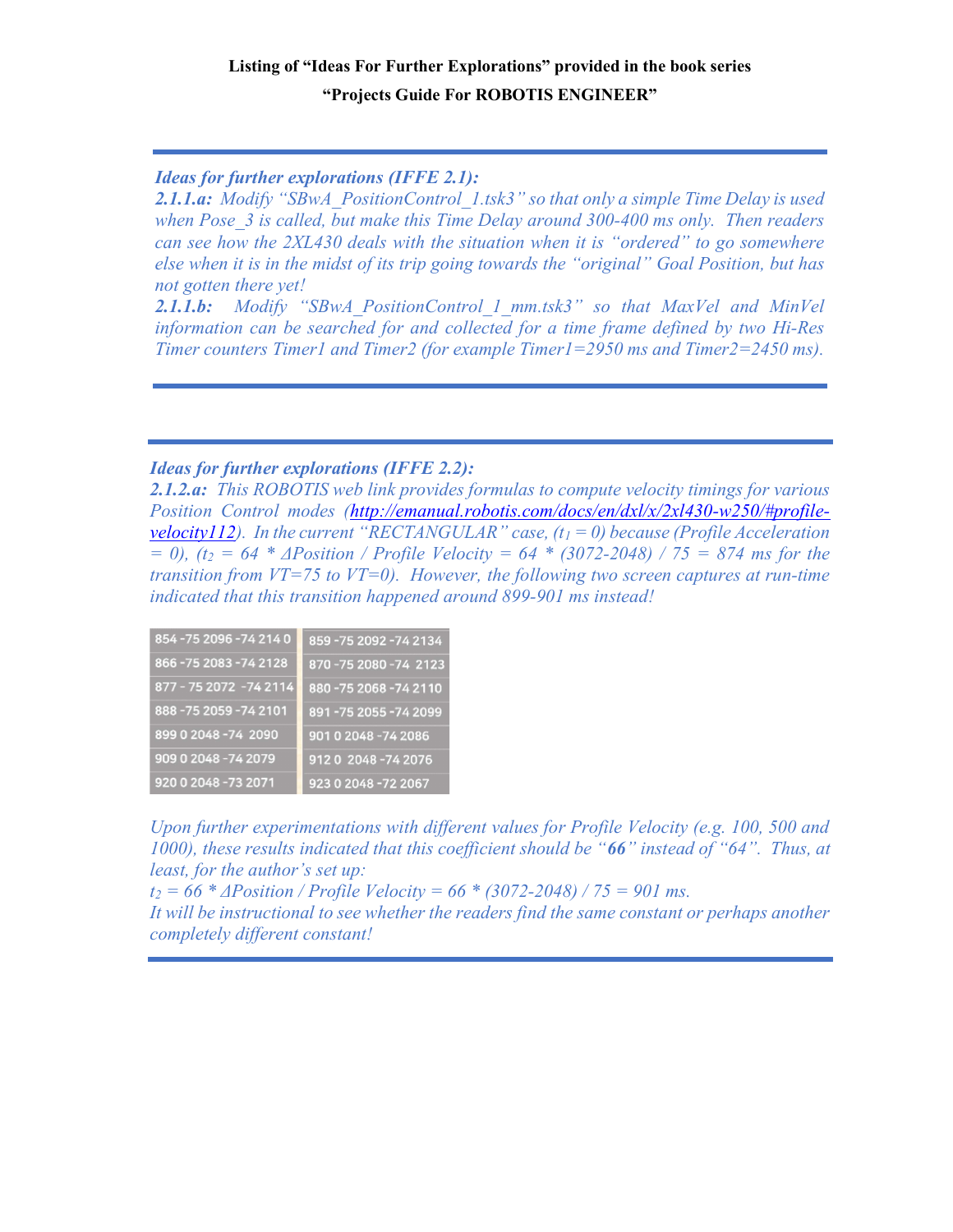# Ideas for further explorations (IFFE 2.3):

2.1.6.a: The interested reader can explore the similarities and differences between MOTION OFFSET and ADJUSTED OFFSET in the example code "SBwA\_RC\_MotionPlay\_JointOffset\_200\_264.tsk3". The reader can try either/or for each option or apply **both** options.

2.1.6.b: Taking advantage of the contiguity of Memory Addresses for Joint Offsets, the example program "SBwA RC MotionPlay JointOffset 32.tsk3" applies randomized offsets to all 4 servos of the SBwA robot using a  $32$ -bit (i.e. Double-Word) Offset to write **Two Offsets per each Custom Write command** (i.e. first to Servos 1  $\&$  2 together, then to Servos 3 & 4 together). The usage of the **Offset Control Parameter** (Address 199) is also illustrated.

# Ideas for further explorations (IFFE 2.4):

2.2.1.a: Modify "SBwA\_PositionControl\_1.py" so that only a simple Time Delay is used when Pose 3 is called and set this Time Delay to 300-400 ms. Then readers can see how the 2XL430 deals with the situation when it is "ordered" to go somewhere else when it is in the midst of its trip going towards the "original" Goal Position, but has not gotten there yet!

2.2.1.b: Modify "SBwA PositionControl 1 mm.py" so that maxVel and minVel information can be searched for and collected for a time frame defined by two Hi-Res Timer counters Timer1 and Timer2 (for example Timer1=2950 ms and Timer2=2450 ms). 2.2.1.c: "SBwA\_PositionControl\_1\_mm.py" can be modified so that each Servo 1 to 4 and the CM-550 have more distinct "names":

 $hc = DXL(200)$  $sI = DXL(1)$  $s2 = DXL(2)$  $s3 = DXL(3)$  $s4 = DXL(4)$ 

Then " $DXL(200)$ , write  $16(74,3000)$ " can be written as "hc.write  $16(74,3000)$ " and  $DXL(1)$ .goal position(arms close position) as "s1.goal position(arms close position)" for easier "code reading"- without any noticeable change in run-time performance.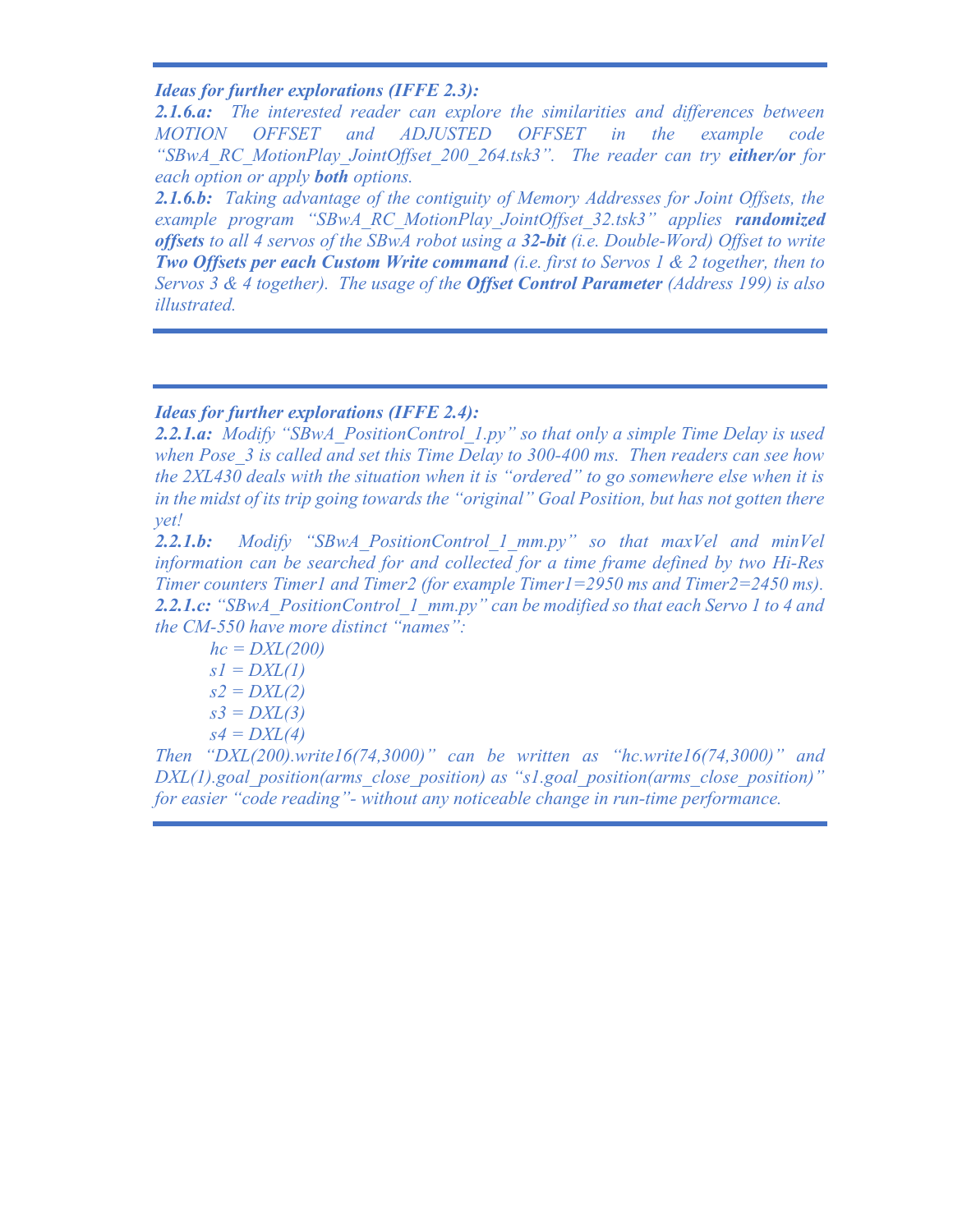#### Ideas for further explorations (IFFE 2.5):

2.2.2.a: This ROBOTIS web link provides formulas to compute velocity timings for various Position Control modes (http://emanual.robotis.com/docs/en/dxl/x/2xl430-w250/#profilevelocity112).

In the current "RECTANGULAR" case,  $(t_1 = 0)$  because (Profile Acceleration = 0),  $(t_2 = 0)$ 64 \*  $\triangle P$ osition / Profile Velocity = 64 \* (3072-2048) / 75 = 874 ms for the transition from  $VT=75$  to  $VT=0$ ). However, Fig. 2.46 showed that this transition likely happened around 892-905 ms instead!

Upon further experimentations with different values for Profile Velocity (e.g. 100, 500 and 1000), the author's experimental results indicated that this coefficient should be " $66"$ instead of "64". Thus, at least, for the author's set up:

 $t_2 = 66 * \triangle P$  *Dosition* / Profile Velocity =  $66 * (3072 - 2048)$  /  $75 = 901$  ms.

It will be instructional to see whether the readers find the same constant or perhaps another completely different constant!

#### Ideas for further explorations (IFFE 2.6):

2.2.6.a: The interested reader can also review the example program SBwA\_RC\_MotionPlay\_JointOffset\_200.py as an example of setting Motion Offsets without having to use the MOTION SubTool.

2.2.6.b: Taking advantage of the contiguity of Memory Addresses for Joint Offsets, the example program "SBwA\_RC\_MotionPlay\_JointOffset\_32.py" applies randomized offsets to all 4 servos of the SBwA robot using a 32-bit (i.e. Double-Word) Offset to write Two Offsets per each Custom Write command (i.e. first to Servos 1  $\&$  2 together, then to Servos 3 & 4 together). The usage of the **Offset Control Parameter** (Address 199) is also illustrated. Unfortunately, this program yielded a run-time Overflow Error whenever etc.write32() was used (for reasons unknown to the author). Thus, the author rewrote it for a 16-bit offset value instead, as "SBwA RC MotionPlay JointOffset 16.py" which performed as intended at run-time. The reader can compare the run-time performance of "SBwA\_RC\_MotionPlay\_JointOffset\_16.py" vs its TASK equivalent "SBwA\_RC\_MotionPlay\_JointOffset\_32.tsk3" from Section 2.1.6.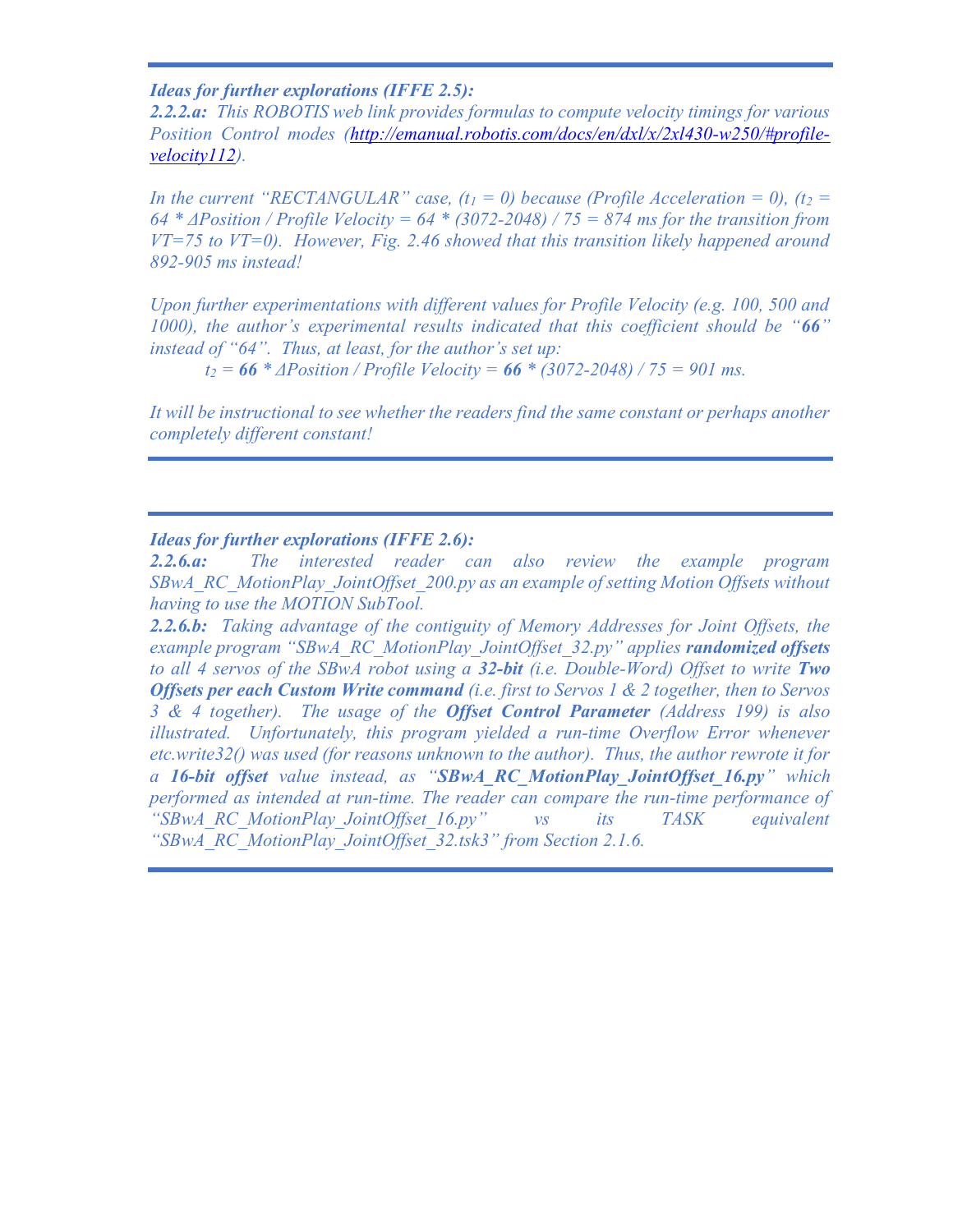Ideas for further explorations (IFFE 3.1):

3.2.4.a: Line 132 in Fig. 3.41 defined Line Average as a simple Arithmetic Average: Line  $Average = (Line Deg 1 + Line Deg 2) / 2.0$  [a]

We can also write the same formula but in a different form [b]: Line Average =  $0.5 *$  Line Deg  $1 + 0.5 *$  Line Deg 2.0 [b] which provides a different connotation: *i.e.* we treated "**present**" and "**future**" information with **equal importance**.

But we can emphasize "present" information over "future" information if we use form [c]: Line Average =  $0.6 *$  Line Deg  $1 + 0.4 *$  Line Deg 2.0 [c]

Or we can emphasize "future" information over "present" information if we use form [d]: Line Average =  $0.4 *$  Line Deg  $1 + 0.6 *$  Line Deg 2.0 [d]

We can implement even a more drastic emphasis using the multipliers 0.7 and 0.3 instead. The reader is encouraged to try out these ideas to see if the robot would perform differently at runtime for the same Color Track.

Ideas for further explorations (IFFE 3.2): 3.2.5.a: Use ROBOTIS Marker 6 to stand for a STOP command.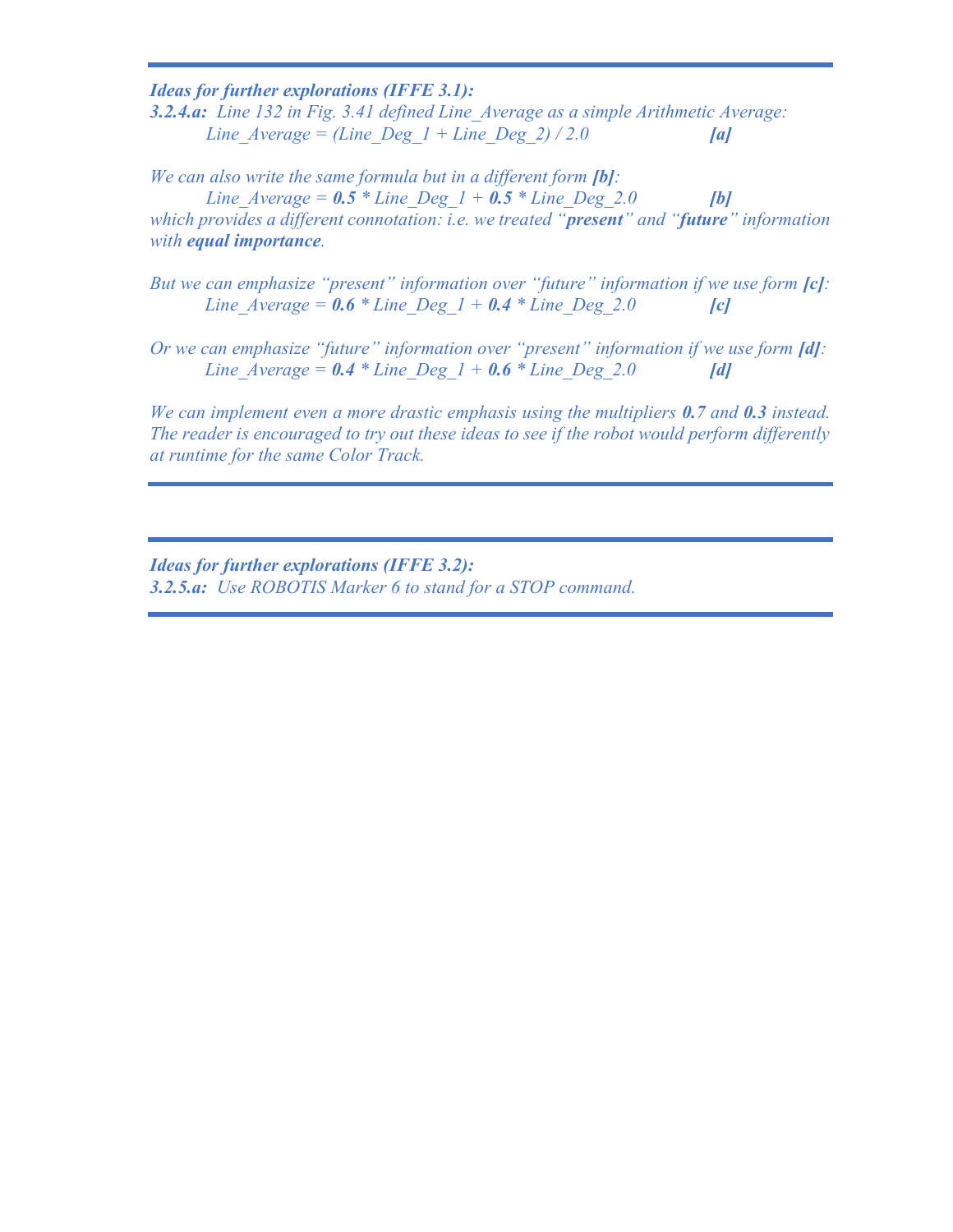#### Ideas for further explorations (IFFE 4.1):

4.1.1.a: During runtime for the program "PTC\_RCSD\_VSR\_PC\_RPi.tsk3", the reader may have noticed that, at times, the SD and RPi\_PC modes were not easy to turn ON/OFF via the Mobile Display's Touch Areas, this was because the operator's finger may have lingered in these Touch Areas "too long". One possible solution is to use a WAIT WHILE Loop that terminates only when a Finger Release is detected (after the detection of the original finger press, of course). The example program "PTC\_RCSD\_VSR\_PC\_RPi\_WR.tsk3" shows these two WAIT WHILE Loops on Lines 38 and 52.

4.1.1.b: (applicable after Section 4.3 or 4.4) When both SD and RPi PC modes are ON during runtime for the program "PTC\_RCSD\_VSR\_PC\_RPi.tsk3", the reader may have noticed that the robot had a repetitive "stop-and-track" behavior when it was trying to track the user's color object. This was a "side-effect" of the currently programmed action for the robot to do, when no Touch Area had been detected during a cycle of the Main Endless Loop, the robot is to STOP (see Line 109). The new code "PTC\_RCSD\_VSR\_PC\_RPi\_NS.tsk3" provides a more "continuous" tracking behavior (see Lines 113-116). Which behavior did the reader prefer? The "continuous-tracking" behavior seemed less "intelligent" to the author as it took a longer time to settle its tracking behavior, upon a color object standing still, as compared for the "stop-and-track" behavior, this was "counter-intuitive"! Why so?

# Ideas for further explorations (IFFE 4.2):

4.2.1.a: During runtime for the program "PTC\_RCSD\_VSR\_PC\_RPi.py", the reader may have noticed that, at times, the SD and RPi PC modes were not easy to turn ON/OFF via the Mobile Display's Touch Areas, this was because the operator's finger may have lingered in these Touch Areas "too long". One possible solution is to use a "0-delay" WHILE Loop that terminates only when a Finger Release is detected (after the detection of the original finger press, of course). The example program "PTC RCSD VSR PC RPi WR.py" shows these two "0-delay" WHILE Loops on Lines 226-227 and Lines 235-236.

4.2.1.b: When both SD and RPi PC modes are ON during runtime for the program "PTC RCSD VSR PC RPi.py", the reader may have noticed that the robot had a repetitive "stop-and-track" behavior when it was trying to track the user's color object. This was a "side-effect" of the currently programmed action for the robot to do, when no Touch Area had been detected during a cycle of the Main Endless Loop, which is to STOP the robot (see Line 262). The new code "PTC RCSD VSR PC RPi NS.py" provides a more "continuous" tracking behavior (see Lines 267-268). Which behavior did the reader prefer? The "continuous-tracking" behavior seemed less "intelligent" to the author as it took a longer time to settle its tracking behavior, upon a color object **standing still**, as compared for the "stop-and-track" behavior, which was "counter-intuitive"! Why so?